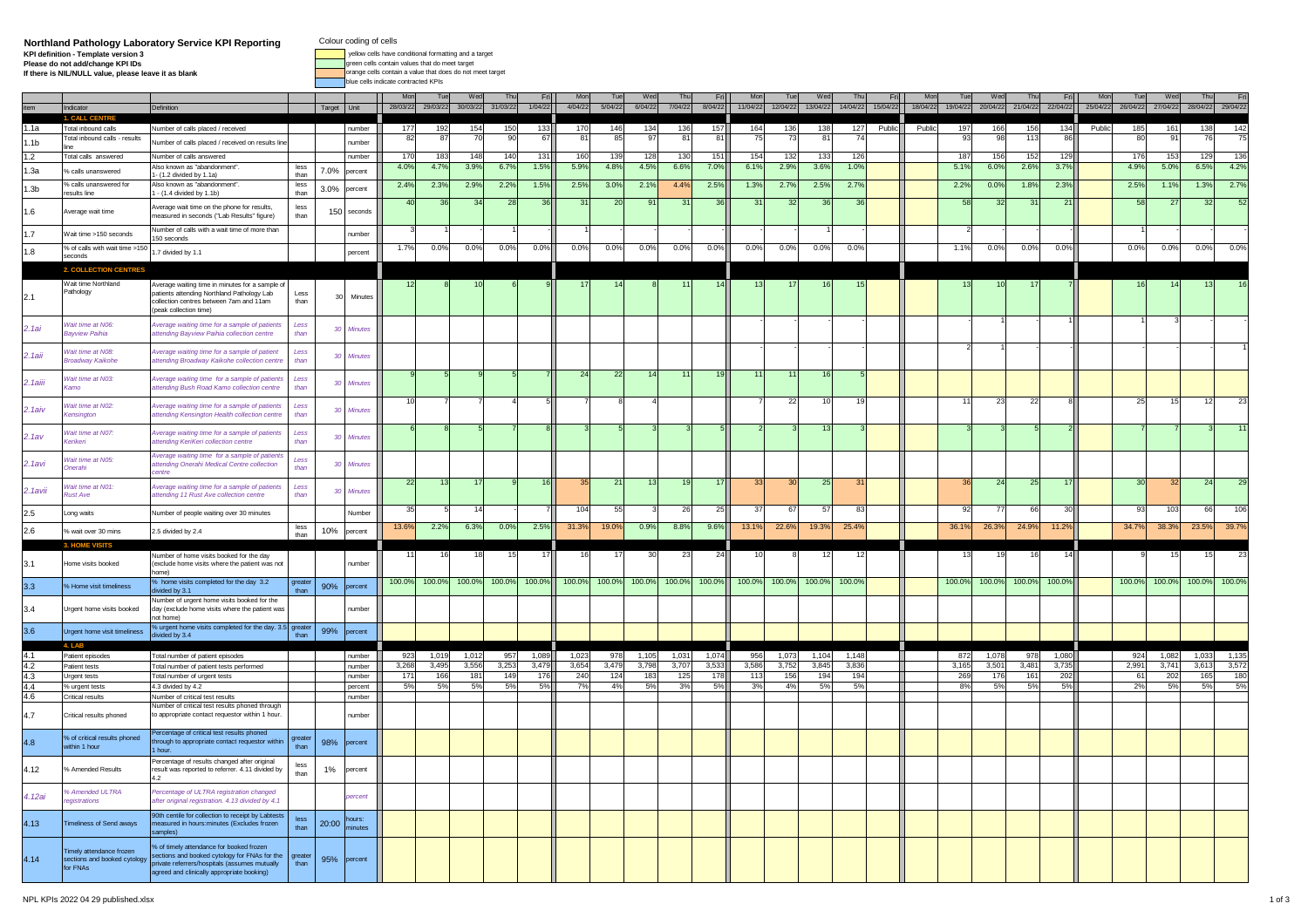|                   | Indicator<br><b>ND TIME</b><br>5. TURN                                  | Definition                                                                                                                    |                      | Target Unit |                             |      | 28/03/22 29/03/22 | 30/03/22 | 31/03/22 | 1/04/22 | 4/04/22 | 5/04/22 | 6/04/22 | 7/04/22 | Fri<br>8/04/22 | 11/04/22 | 12/04/22      | We<br>13/04/22 | 14/04/22 | 15/04/22 | 18/04/22 | 19/04/22 | 20/04/22 | 21/04/22 | Fri<br>22/04/22 | 25/04/22 | 26/04/22 | 27/04/22 | 28/04/22 29/04/22 |      |
|-------------------|-------------------------------------------------------------------------|-------------------------------------------------------------------------------------------------------------------------------|----------------------|-------------|-----------------------------|------|-------------------|----------|----------|---------|---------|---------|---------|---------|----------------|----------|---------------|----------------|----------|----------|----------|----------|----------|----------|-----------------|----------|----------|----------|-------------------|------|
| 5.1a              | Total TAT Complete blood                                                | verage turnaround time from collection to                                                                                     | less                 | 8:00        | hours:                      | 2:48 | 2:24              | 2:40     | 2:37     | 2:38    | 2:38    | 2:26    | 2:39    | 2:52    | 2:47           | 2:48     | 2:45          | 3:17           | 3:07     |          |          | 3:04     | 3:00     | 3:1      | 3:44            |          | 3:11     | 2:44     | 3:27              | 2:37 |
| 5.1ai             | count<br><b>Total TAT Complete blood</b><br>count                       | eport, expressed in hour:minutes<br>verage turnaround time from collection to                                                 | than<br>less         | 8:00        | minutes<br>hours:           | 1:57 | 1:41              | 1:41     | 1:45     | 1:44    | 1:45    | 1:28    | 1:43    | 1:27    | 1:40           | 1:5'     | 1:55          | 1:45           | 1:46     |          |          | 1:37     | 1:37     | 1:40     | 1:39            |          | 1:50     | -1:36    | 1:47              | 1:41 |
|                   | <b>Nithin Whangarei regions</b><br>Total TAT Complete blood             | eport, expressed in hour:minutes                                                                                              | than                 |             | ninutes                     | 4:56 | 4:20              | 4:57     | 4:43     | 4:41    | 4:50    | 4:31    | 4:45    | 5:27    | 5:12           | 4:50     | 4:39          | 6:12           | 5:23     |          |          | 5:16     | 5:51     | 6:46     | 7:02            |          | 5:31     | 5:16     | 6:46              | 4:38 |
| 5. 1aii           | :ouni<br>Outside of Whangarei<br>egions<br>Lab TAT Complete blood       | verage turnaround time from collection to<br>eport, expressed in hour:minutes<br>Turnaround time from 90th centile receipt to | less<br>than<br>less | 8:00        | hours:<br>minutes<br>hours: | 1:04 | 0:55              | 0:43     | 0:54     | 1:39    | 0:40    | 0:36    | 0:56    | 0:59    | 0:56           | 0:42     | -1:00         | 1:10           | 0:56     |          |          | 0:42     | 1:02     | 1:15     | 0:53            |          | -1:30    | 1:0      | 1:04              | 0:50 |
| 5.1 <sub>b</sub>  | :ount<br>omplete blood count 95%                                        | sport, expressed in hour:minutes<br>Turnaround time for 95th centile from collection                                          | than<br>less         | 4:00        | minutes<br>hours:           | 7:01 | 5:48              | 7:03     | 6:21     | 6:11    | -6:17   | 6:00    | 6:21    | 6:38    | 6:58           | 6:15     | 6:19          | 8:40           | 6:29     |          |          | 6:37     | 6:55     | 7:00     | 7:55            |          | 6:34     | 6:35     | 7:27              | 6:1  |
| 5.1c              | rcentile                                                                | o report, expressed in hour: minutes                                                                                          | than                 | 12:00       | ninutes                     | 6:28 | 4:03              | 3:41     | 3:44     | 4:29    | 4:15    | 4:00    | 4:07    | 3:37    | 5:23           | 5:18     | 4:05          | 4:39           | 4:00     |          |          | 4:58     | 4:01     | 4:37     | 5:00            |          | 4:54     | 5:02     | 5:12              | 4:55 |
| 5. 1ci            | omplete blood count 95%<br>percentile<br>Within Whangarei regions       | urnaround time for 95th centile from<br>ollection to report, expressed in hour:minutes                                        | less<br>than         | 12:00       | <b>YOUrs:</b><br>ninutes    |      |                   |          |          |         |         |         |         |         |                |          |               |                |          |          |          |          |          |          |                 |          |          |          |                   |      |
| 5. 1cii           | omplete blood count 95%<br>percentile<br>Outside of Whangarei<br>kaions | urnaround time for 95th centile from<br>ollection to report, expressed in hour:minutes                                        | less<br>than         | 12:00       | <b>hours:</b><br>ninutes    | 7:40 | 6:06              | 8:13     | 7:13     | 7:30    | 7:21    | 6:48    | 7:36    | 8:41    | 8:05           | 7:14     | 7:16          | 9:25           | 8:14     |          |          | 7:08     | 8:36     | 26:26    | 26:46           |          | 7:52     | 7:56     | 24:24             | 6:42 |
| 5.2a              | Total TAT Electrolytes                                                  | verage turnaround time from collection to<br>eport, expressed in hour:minutes                                                 | less<br>than         | 8:00        | hours:<br>minutes           | 3:45 | 3:14              | 3:37     | 4:00     | 3:56    | 3:41    | 3:25    | 3:54    | 3:49    | 4:09           | 3:53     | 3:57          | 4:08           | 4:01     |          |          | 4:06     | 4:15     | 4:00     | 5:07            |          | 4:11     | 3:50     | 4:09              | 3:44 |
| 5.2ai             | otal TAT Electrolytes<br>Within Whangarei regions                       | verage turnaround time from collection to<br>port, expressed in hour:minutes                                                  | less<br>than         | 8:00        | <b>YOUrs:</b><br>ninutes    | 3:00 | 2:27              | 2:41     | 3:22     | 3:08    | 2:47    | 2:34    | 3:07    | 2:30    | 3:13           | 2:50     | 3:16          | 2:45           | 2:44     |          |          | 2:46     | 2:37     | 2:42     | 3:22            |          | 3:06     | 2:47     | 2:52              | 2:51 |
| 5.2aii            | otal TAT Electrolytes<br>Outside of Whangarei<br>aions                  | verage turnaround time from collection to<br>sport, expressed in hour:minutes                                                 | less<br>thar         | 8:00        | hours:<br>inute:            | 5:35 | 5:09              | 5:44     | 5:32     | 5:41    | 5:52    | 5:12    | 5:41    | 6:12    | 6:16           | 6:06     | 5:33          | 6:49           | 6:02     |          |          | 6:06     | 7:16     | 7:01     | 8:10            |          | 6:01     | 6:09     | 6:47              | 5:28 |
| 5.2 <sub>b</sub>  | Lab TAT Electrolytes                                                    | urnaround time from 90th centile receipt to<br>enort, expressed in hour:minutes                                               | less<br>than         | 4:00        | hours:<br>minutes           | 2:19 | 1:38              | 1:57     | 2:59     | 2:22    | 2:01    | 1:46    | 2:28    | 1:48    | 2:41           | 2:09     | 2:22          | 2:00           | 1:57     |          |          | 2:14     | 2:02     | 2:16     | 3:06            |          | 3:06     | 2:08     | 1:56              | 2:22 |
| 5.2c              | Total TAT Electrolytes 95%<br>ercentile                                 | Turnaround time for 95th centile from collection<br>o report, expressed in hour:minutes                                       | less<br>than         | 12:00       | hours:<br>ninutes           | 7:24 | 6:18              | 7:26     | 6:43     | 6:57    | 7:01    | 6:25    | 6:59    | 7:15    | 7:32           | 7:22     | 6:56          | 9:06           | 7:09     |          |          | 7:34     | 7:36     | 7:0      | 8:10            |          | 7:00     | 7:26     | 7:57              | 6:49 |
| 5.2ci             | Total TAT Electrolytes 95%<br>percentile<br>Nithin Whangarei regions    | urnaround time for 95th centile from<br>ollection to report, expressed in hour:minutes                                        | less<br>than         | 12:00       | hours:<br>minutes           | 5:58 | 4:24              | 4:25     | 5:59     | 5:11    | 4:34    | 4:57    | 5:11    | 4:28    | 5:35           | 4:49     | 5:19          | 4:57           | 4:42     |          |          | 5:09     | 4:45     | $-5:1$   | 6:03            |          | 5:46     | $-5:12$  | 5:50              | 5:14 |
| 5.2cii            | Total TAT Electrolytes 95%<br>percentile<br><b>Jutside of Whangarei</b> | urnaround time for 95th centile from<br>ollection to report, expressed in hour:minute                                         | less<br>than         | 12:00       | hours:<br>minutes           | 8:28 | 6:58              | 8:43     | 7:48     | 7:46    | 7:48    | 7:14    | 7:34    | 9:20    | 9:02           | 7:52     | 7:58          | 10:07          | 8:02     |          |          | 8:1'     | 9:42     | 25:5     | 27:08           |          | 7:58     | 8:42     | 9:44              | 7:28 |
| 5.3a              | Fotal TAT HCG Quantification                                            | Average turnaround time from collection to<br>sport, expressed in hour:minutes                                                | less<br>than         | 8:00        | hours:<br>minutes           | 3:34 | 2:48              | 3:21     | 3:37     | 3:39    | 4:35    | 4:27    | 3:47    | 4:28    | 4:01           | 4:55     | 3:56          | 3:57           | 4:02     |          |          | 4:00     | 3:13     | 3:55     | 4:13            |          | 4:32     | 3:1      | 4:07              | 3:53 |
| 5. 3a i           | otal TAT HCG<br>Quantification<br>Within Whangarei regions              | verage turnaround time from collection to<br>port, expressed in hour:minutes                                                  | less<br>than         | 8:00        | hours:<br>ninutes           | 3:15 | 2:32              | 2:51     | 3:29     | 3:36    | 3:58    | 2:53    | 2:58    | 2:46    | 3:18           | 4:01     | 3:35          | 2:33           | 3:42     |          |          | 3:38     | 3:09     | 3:08     | 3:46            |          | 3:48     | 2:38     | 2:44              | 3:01 |
| 5. 3aii           | Total TAT HCG<br><b>Quantification</b><br>Outside of Whangarei          | verage turnaround time from collection to<br>eport, expressed in hour:minutes                                                 | less<br>than         | 8:00        | purs<br>ninutes             | 6:33 | 4:10              | 4:51     | 4:38     | 4:11    | 6:20    | 6:00    | 5:12    | 5:41    | 7:36           | 6:18     | 6:40          | 7:28           | 5:26     |          |          | 6:07     | 4:00     | 5:28     | 6:00            |          | 7:16     | 5:56     | 6:29              | 5:49 |
| 5.3b              | <b>Total TAT HCG Quantification</b>                                     | Furnaround time from 90th centile receipt to<br>eport, expressed in hour:minutes                                              | less<br>than         | 4:00        | hours:<br>minutes           | 3:21 | 2:00              | 2:33     | 4:31     | 3:28    | 3:15    | 3:05    | 2:36    | 2:00    | 3:09           | 3:50     | $3:0^{\circ}$ | 2:54           | 2:24     |          |          | 3:44     | 3:49     | 2:48     | 4:16            |          | 4:21     | 2:02     | 2:15              | 3:05 |
| 5.3c              | Total TAT HCG 95%<br>percentile                                         | urnaround time for 95th centile from collection<br>o report, expressed in hour:minutes                                        | less<br>than         | 12:00       | hours:<br>ninutes           | 5:33 | 4:15              | 4:52     | 6:06     | 4:57    | 7:21    | 7:03    | 6:06    | 7:03    | 7:34           | 7:37     | 7:27          | 8:58           | 5:37     |          |          | 6:38     | 4:52     | 5:58     | 6:21            |          | 7:50     | 6:28     | 6:50              | 6:50 |
| 5.3ci             | Total TAT HCG 95%<br>percentil<br>Within Whangarei regions              | urnaround time for 95th centile from<br>ollection to report, expressed in hour:minute:                                        | less<br>than         | 12:00       | hours:<br>ninutes           | 4:48 | 3:51              | 3:39     | 6:11     | 4:59    | 6:27    | 4:20    | 4:40    | 4:02    | 4:42           | 5:51     | 5:44          | 4:03           | 5:13     |          |          | 5:13     | 4:53     | 4:30     | 5:51            |          | 5:48     | 4:17     | 4:02              | 4:07 |
| 5.3 <sub>ci</sub> | Total TAT HCG 95%<br>ercenti<br>Outside of Whangarei<br>eaions          | urnaround time for 95th centile from<br>ollection to report, expressed in hour:minute:                                        | less<br>than         | 12:00       | hours:<br>ninutes           | 7:31 | 4:26              | 4:56     | 4:38     | 4:11    | 7:38    | 7:21    | 6:26    | 7:15    | 7:51           | 8:09     | 8:00          | 9:48           | 5:55     |          |          | 6:53     | 4:00     | 6:28     | 6:45            |          | 8:09     | 6:58     | 7:08              | 7:22 |
| 5.5a              | <b>Total TAT Liver functions</b>                                        | verage turnaround time from collection to<br>sport, expressed in hour:minutes                                                 | less<br>than         | 8:00        | hours:<br>minutes           | 3:52 | 3:14              | 3:41     | 4:05     | 3:58    | 3:48    | 3:26    | 3:57    | 3:57    | 4:14           | 4:00     | 3:58          | 4:1            | 4:13     |          |          | 4:13     | 4:18     | 4:24     | 5:26            |          | 4:1      | 3:5      | 4:30              | 3:52 |
| 5.5ai             | <b>Total TAT Liver functions</b><br>Within Whangarie regions            | verage turnaround time from collection to<br>eport, expressed in hour:minutes                                                 | less<br>thar         | 8:00        | hours:<br>ninutes           | 3:05 | 2:25              | 2:40     | 3:27     | 3:05    | 2:51    | 2:32    | 3:06    | 2:29    | 3:13           | 2:57     | 3:15          | 2:44           | 2:47     |          |          | 2:47     | 2:42     | 2:46     | 3:21            |          | 3:12     | 2:57     | 2:52              | 2:54 |
| 5.5aii            | <b>Total TAT Liver functions</b><br>Outside of Whangarei<br>eaions      | verage turnaround time from collection to<br>eport, expressed in hour:minutes                                                 | less<br>than         | 8:00        | hours:<br>minutes           | 5:38 | 5:10              | 5:50     | 5:36     | 5:48    | 5:58    | 5:16    | 5:50    | 6:11    | 6:18           | 6:04     | 5:34          | 6:59           | 6:16     |          |          | 6:11     | 6:54     | 7:42     | 8:25            |          | 6:05     | 5:54     | 7:31              | 5:35 |
| 5.5 <sub>b</sub>  | <b>Total TAT Liver functions</b>                                        | urnaround time from 90th centile receipt to<br>eport, expressed in hour:minutes                                               | less<br>than         | 4:00        | hours:<br>minutes           | 2:24 | 1:37              | 1:55     | 3:00     | 2:23    | 2:05    | 1:48    | 2:42    | 1:51    | 2:41           | 2:11     | 2:19          | 2:01           | 2:05     |          |          | 2:15     | 2:00     | 2:08     | 3:05            |          | 3:10     | 2:24     | 1:47              | 2:15 |
| 5.5c              | Total TAT Liver 95%<br>ercentile                                        | Turnaround time for 95th centile from collection<br>o report, expressed in hour:minutes                                       | less<br>than         |             | 12:00 hours:<br>minutes     | 7:39 | 6:17              | 7:45     | 6:57     | 6:58    | 7:11    | 6:33    | 7:09    | 7:32    | 7:34           | 7:17     | 6:56          | 9:06           | 7:15     |          |          | 7:33     | 7:34     | 8:14     | 9:01            |          | 7:08     | 7:27     | 8:46              | 7:01 |
| 5.5ci             | Total TAT Liver 95%<br>percentile<br>Within whangarei regions           | urnaround time for 95th centile from<br>ollection to report, expressed in hour:minutes                                        | less<br>than         | 12:00       | hours:<br>minutes           | 5:53 | 4:20              | 4:21     | 5:31     | 5:07    | 4:39    | 4:45    | 5:04    | 4:32    | 5:34           | 5:35     | 5:19          | 4:49           | 4:44     |          |          | 5:03     | 4:59     | 5:50     | 6:15            |          | 5:46     | 5:51     | 5:50              | 5:31 |
| 5.5cii            | Total TAT Liver 95%<br>percentile<br>Outside of Whangarei<br>regions    | Turnaround time for 95th centile from<br>collection to report, expressed in hour:minutes                                      | less<br>than         | 12:00       | hours:<br>minutes           | 8:28 | 6:56              | 8:32     | 7:49     | 8:24    | 8:09    | 7:19    | 8:06    | 9:11    | 9:01           | 7:48     | 8:04          | 10:10          | 8:05     |          |          | 8:09     | 9:15     | 27:53    | 27:23           |          | 7:59     | 8:34     | 24:31             | 7:41 |